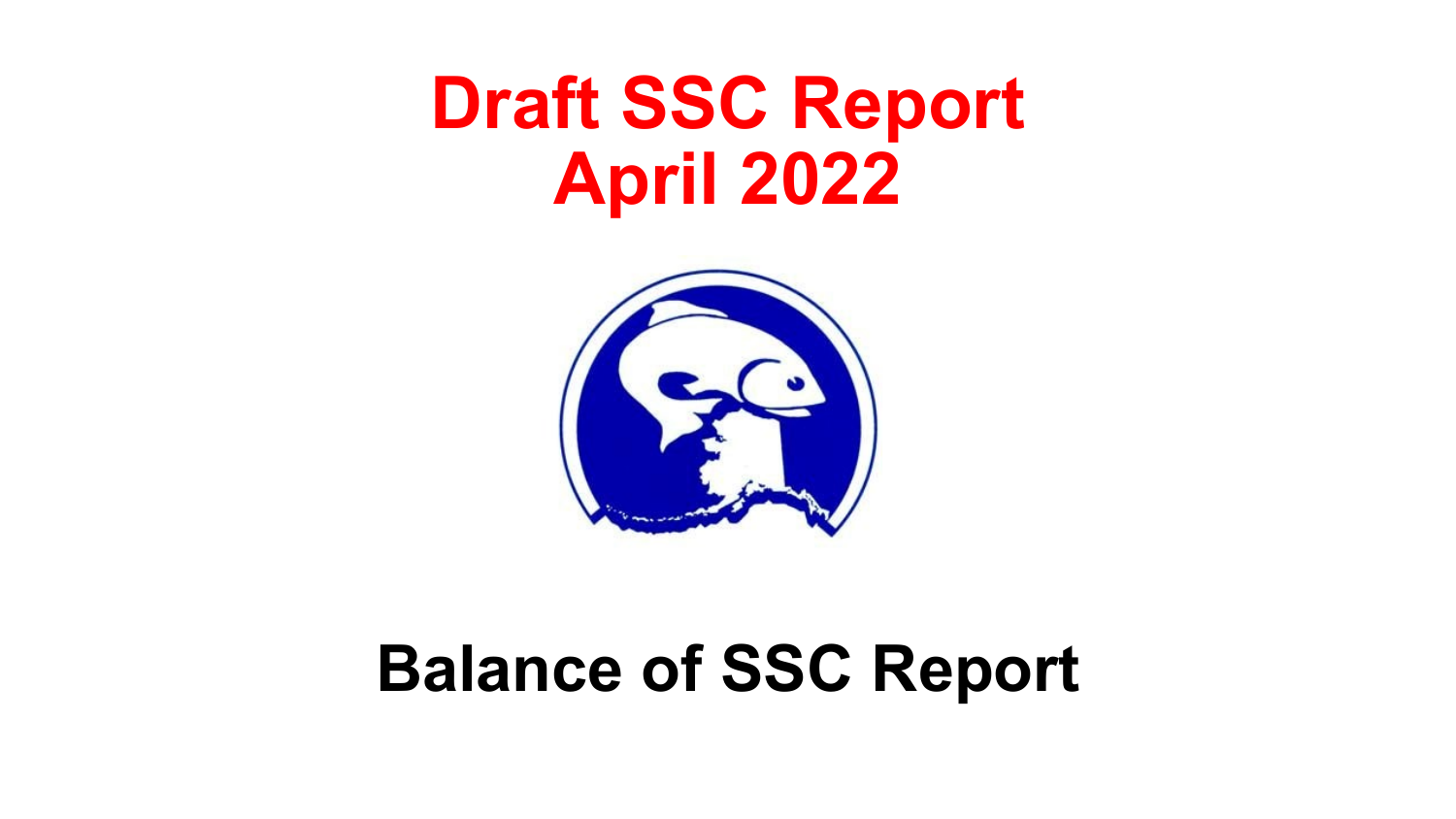### General SSC Comments

- The SSC *acknowledges* the contributions of Dr. Jie Zheng during his 32 years with ADF&G. His expertise and advice will be missed.
- The SSC *thanks* NPFMC staff for their extraordinary efforts over the last two years.
- Finally, the SSC *welcomed* the opportunity to meet Mr. Jon Kurland, the new NOAA Regional Administrator, and looks forward to working with him.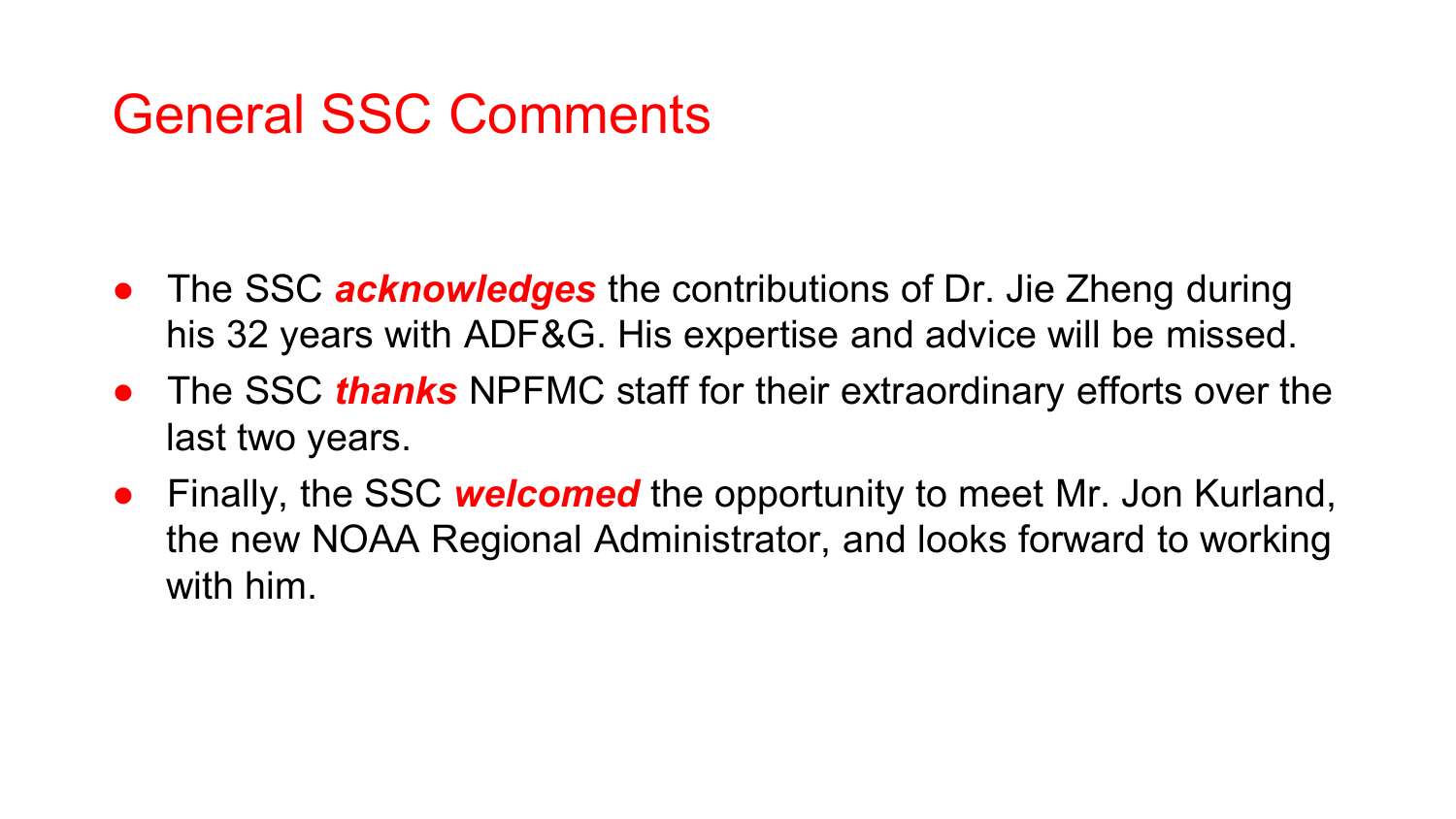### B-1 Ideas for Council Process Changes

- The SSC received a report summarizing the Meeting of the Executive Committee and SSC and AP leadership
- The SSC *supports* the priorities identified in the report, in particular the need to reassess the current timeline for crab and groundfish harvest specifications
- The SSC *highlights* the need to engage the SSC, the Plan Teams and the stock assessment authors as soon as possible in any future revisions to the timeline
- The SSC **suggests** that, when appropriate, a subgroup of members of these groups could be formed to inform any process changes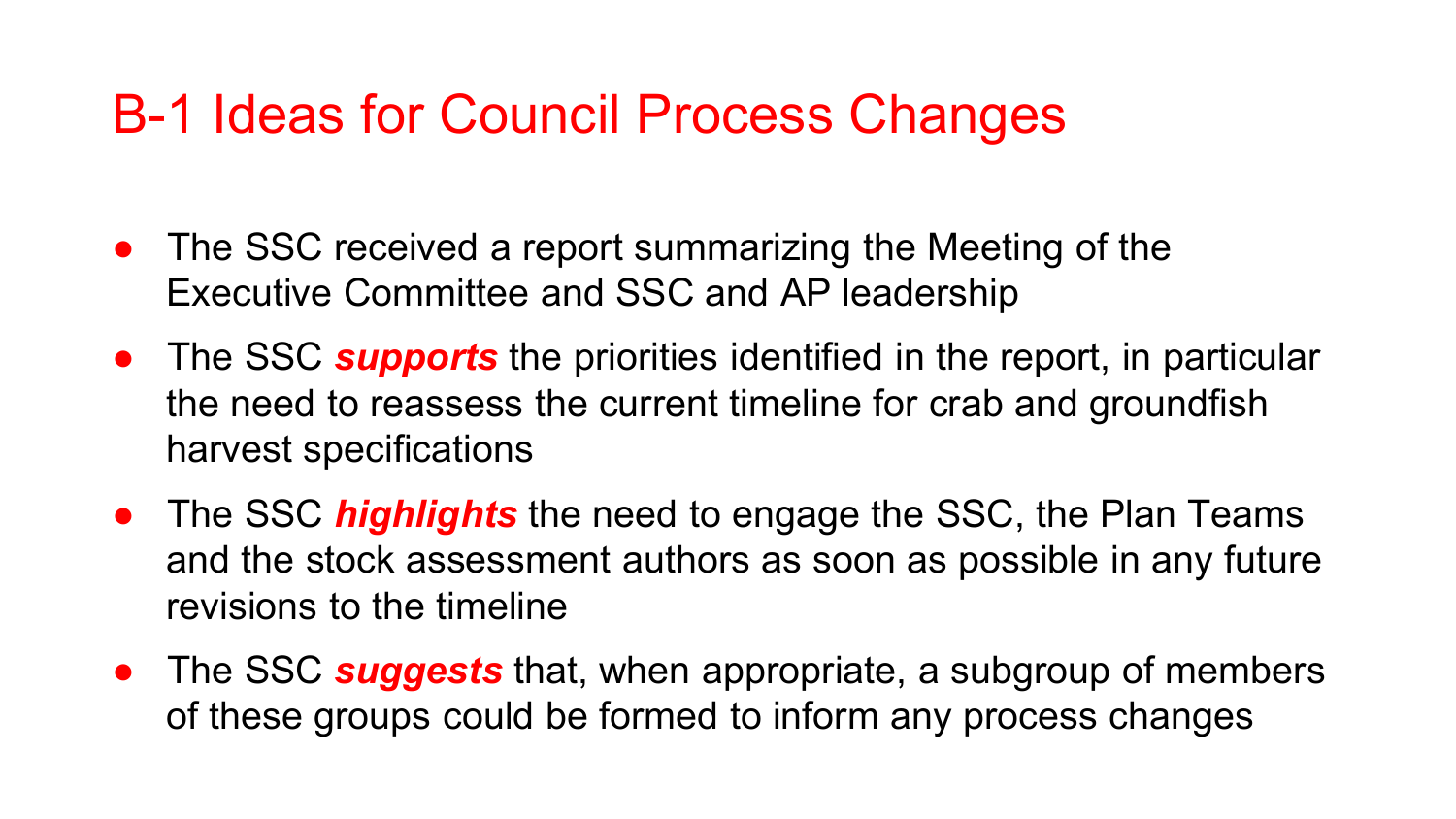### Other administrative issues: SSC workshop

- The SSC *suggests* holding a February 2023 workshop on the rapid changes that have been observed in the northern Bering Sea and southern Chukchi Sea regions and their consequences
- A major goal of the workshop would be to further develop proactive approaches on how to address these issues
- The SSC tasked a subgroup of its members with identifying an appropriate focus and scope for the workshop that does not duplicate ongoing efforts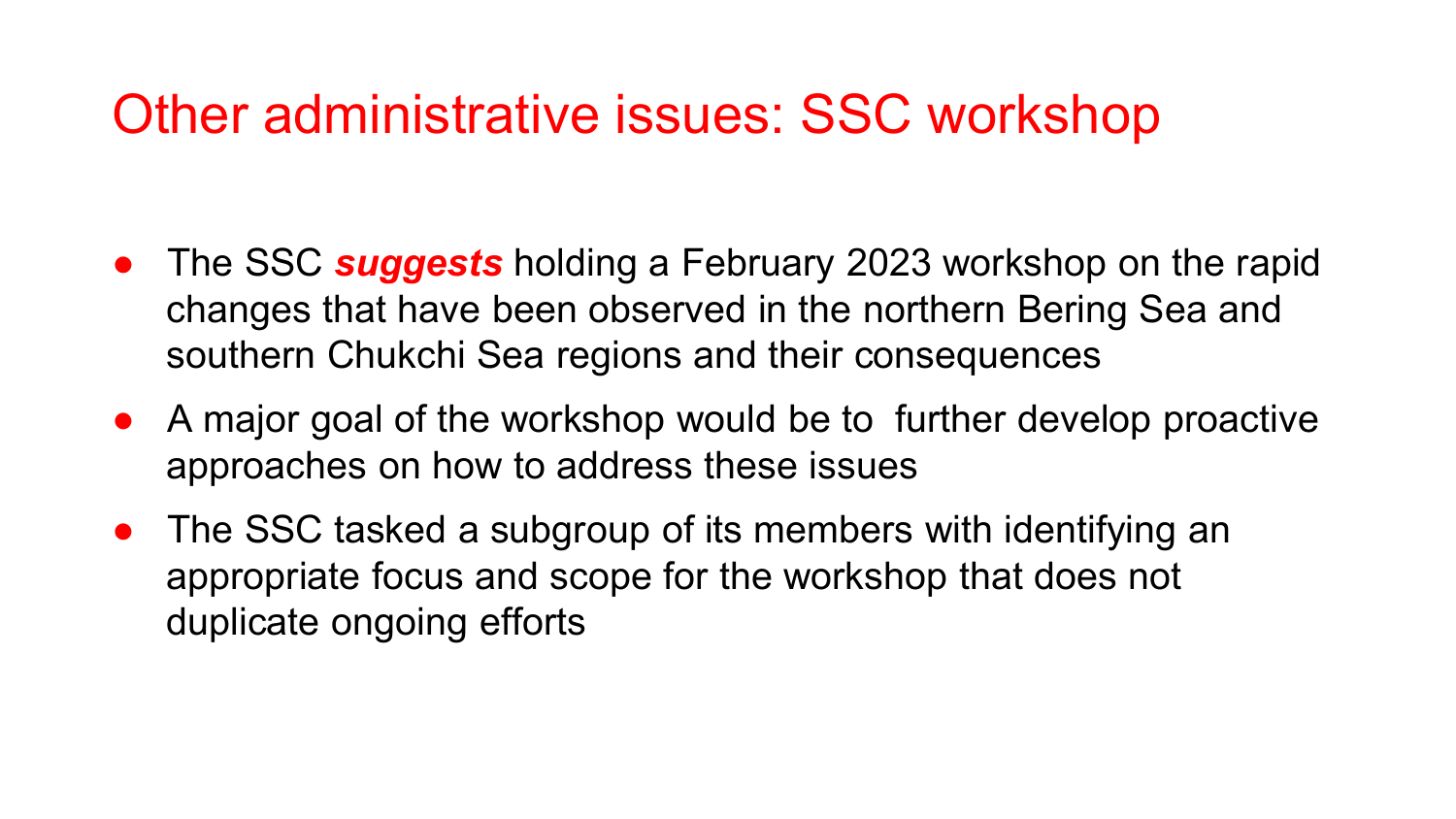### B-2 Seabird Working Group Report

- The SSC received a written report from the NMFS Alaska Groundfish and Halibut Seabird Working Group (Working Group), which includes contributions from NMFS and the USFWS
	- ○The SSC *highlighted* the value of two-way dialogues during informational reports and looks forward to an in-person update next year
- The SSC noted the apparent effectiveness of pot gear in reducing bycatch in the sablefish IFQ fishery, and that there were no takes of ESA-Listed species in 2021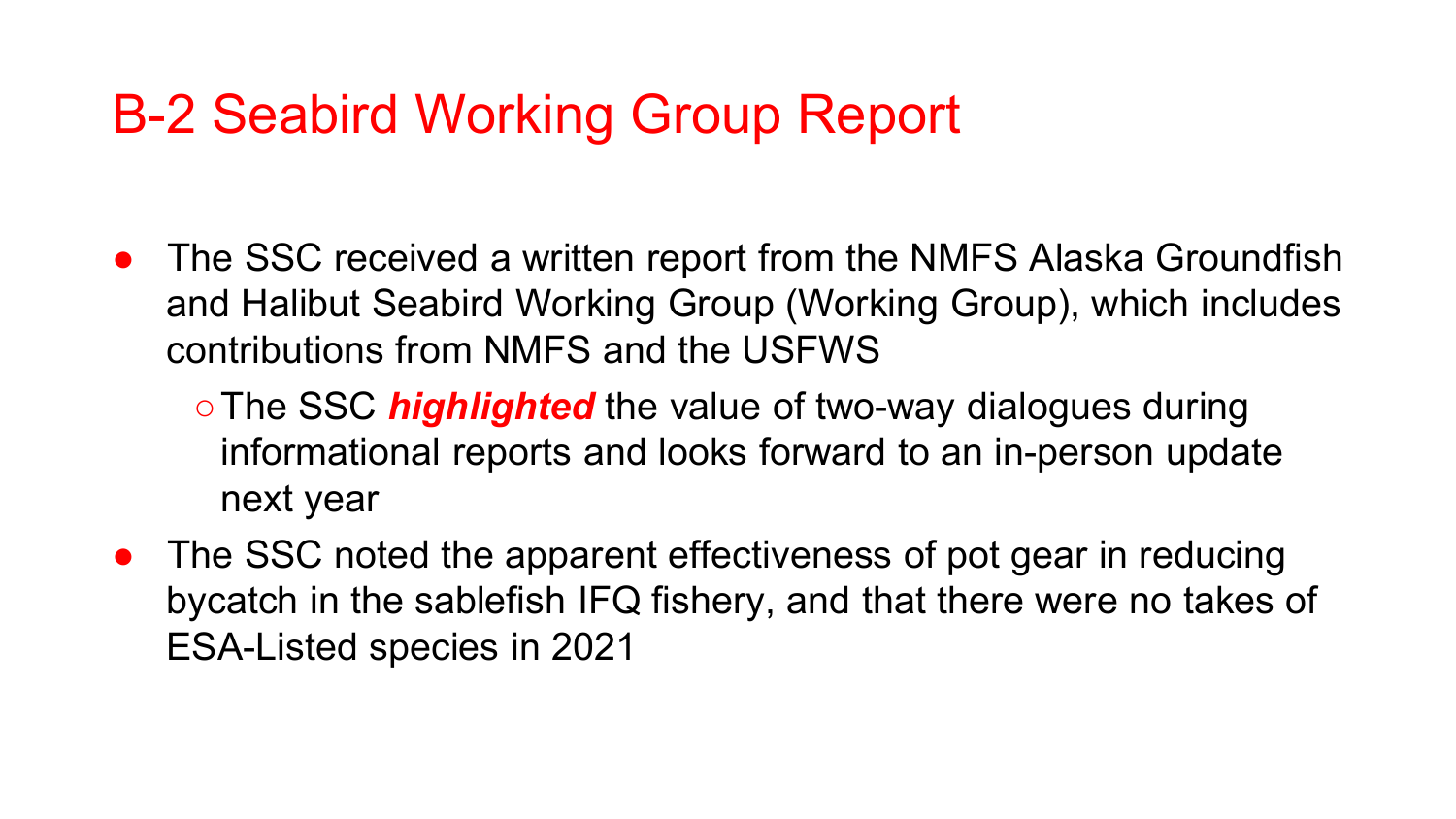### B-2 Seabird Working Group Report

- The SSC **supports** the USFWS and NMFS outreach efforts including materials for identifying seabirds and mitigation measures (e.g. lighting on vessels)
- The SSC *suggests* that data on historical trends in population size, trends in the frequency and magnitude of die-offs, and spatial information on foraging distributions and/or shifts in distributions be included in future reports
- The SSC looks forward to seeing the results of the efforts to extract, and synthesize data from observer logs in future years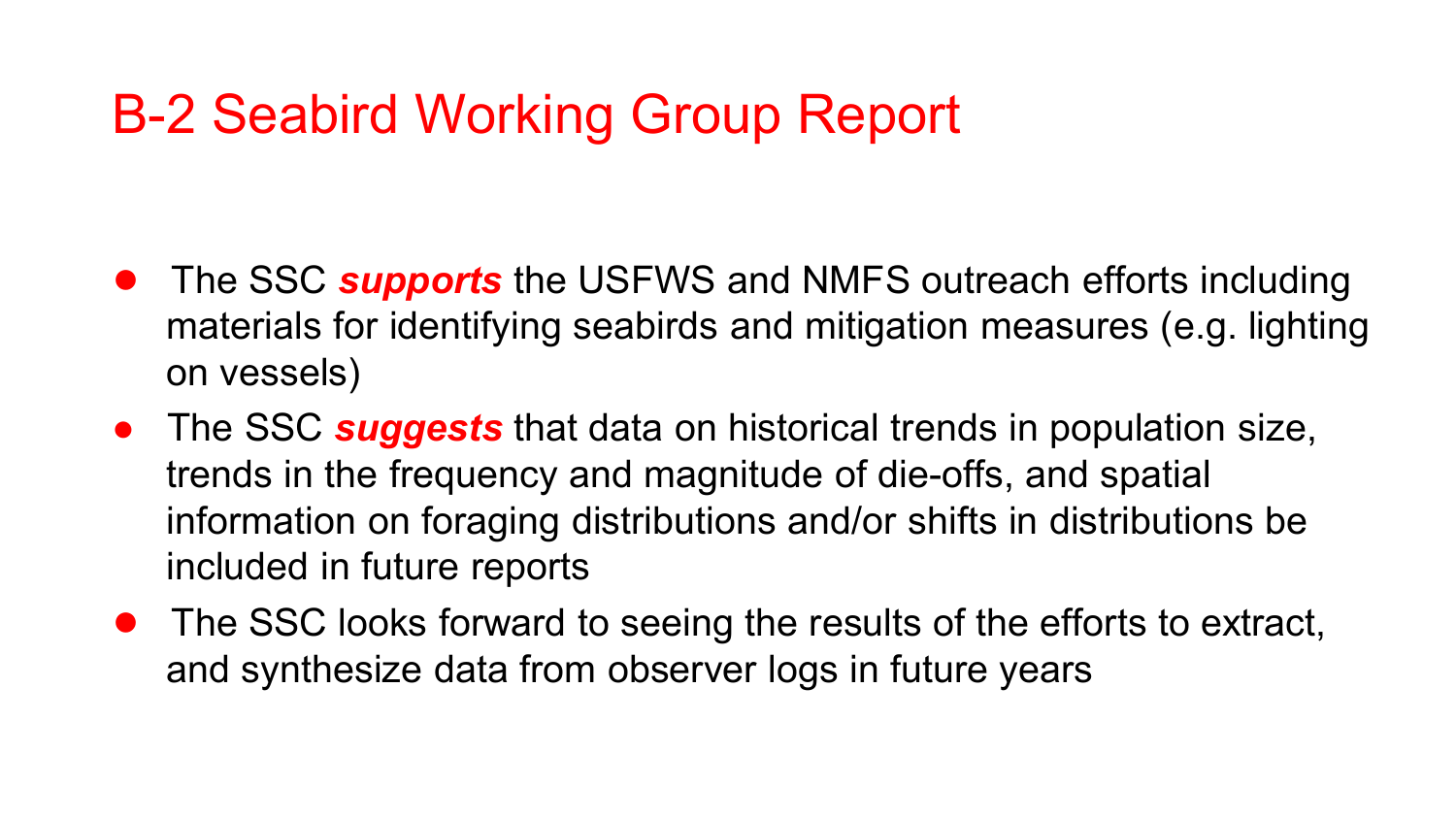#### **BS-FEP Team Report**

- The SSC received updates from the BS-FEP Team on the Strategic Ecosystem Evaluation/Health Report
- The SSC *recommends* consistently using the title 'Strategic Ecosystem Evaluation Report' in the future (omitting the term 'Health')
- The SSC *recommends* that the Team select indicators that remain most informative under shifting baseline conditions
- The SSC *recommends* that the process for evaluating indicators relative to their respective ecosystem goals be iterative
- The SSC **supports** the BS FEP Team decision to delay expanding the process into other large marine ecosystems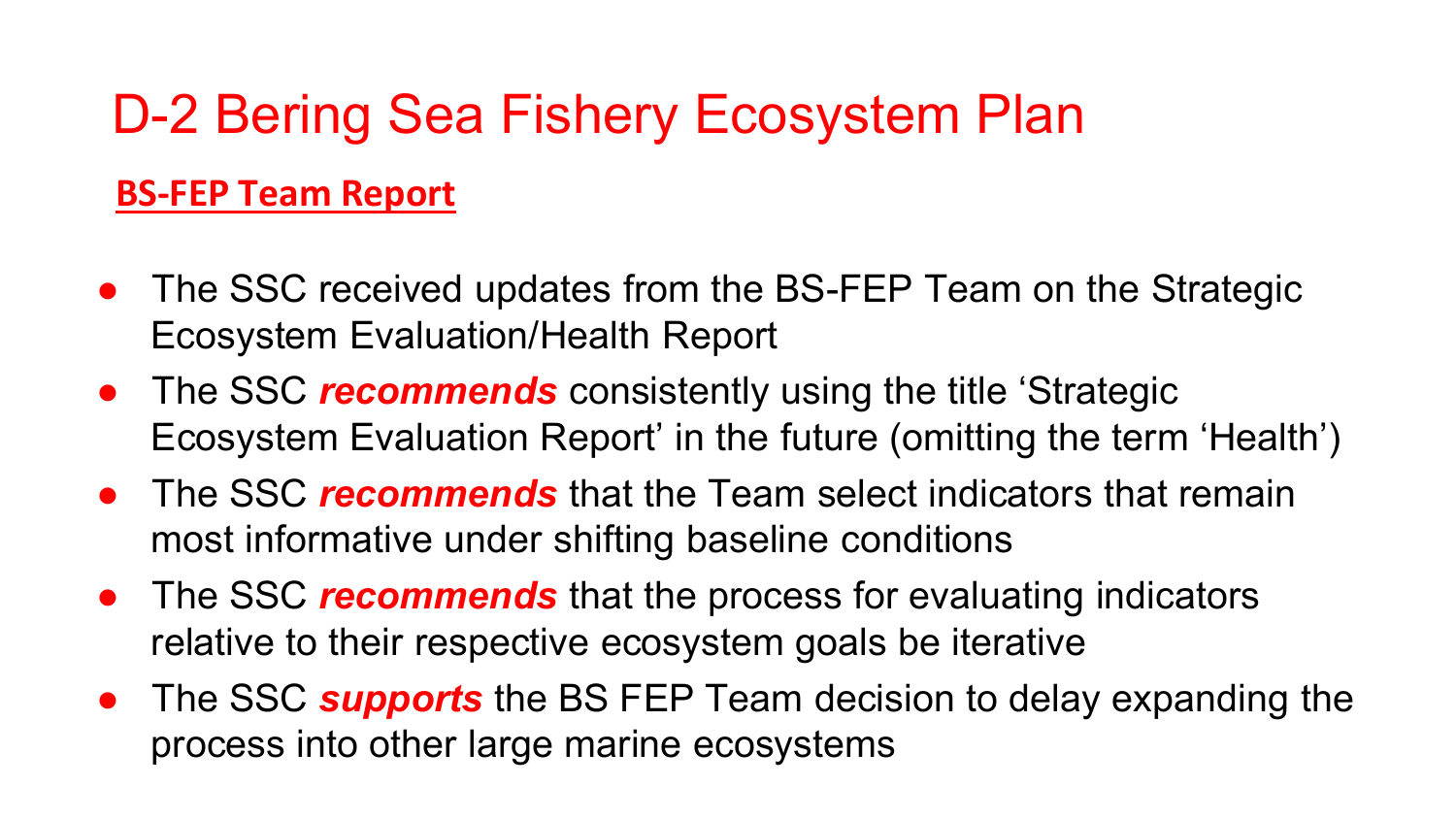#### **Climate Change Task Force (CCTF) Report**

- The SSC received an update on the Task Force's progress
- The SSC looks forward to reviewing Climate Readiness Synthesis (CRS) report in October
- The SSC *supports* plans to identify near-term actions that can be taken to advance climate readiness
- The SSC *suggests* that the CCTF consider outlining a process and timeline for revisiting and updating the CRS report in the future.
- **•** The SSC **supports** the CCTF exploring ways to increase public engagement in their work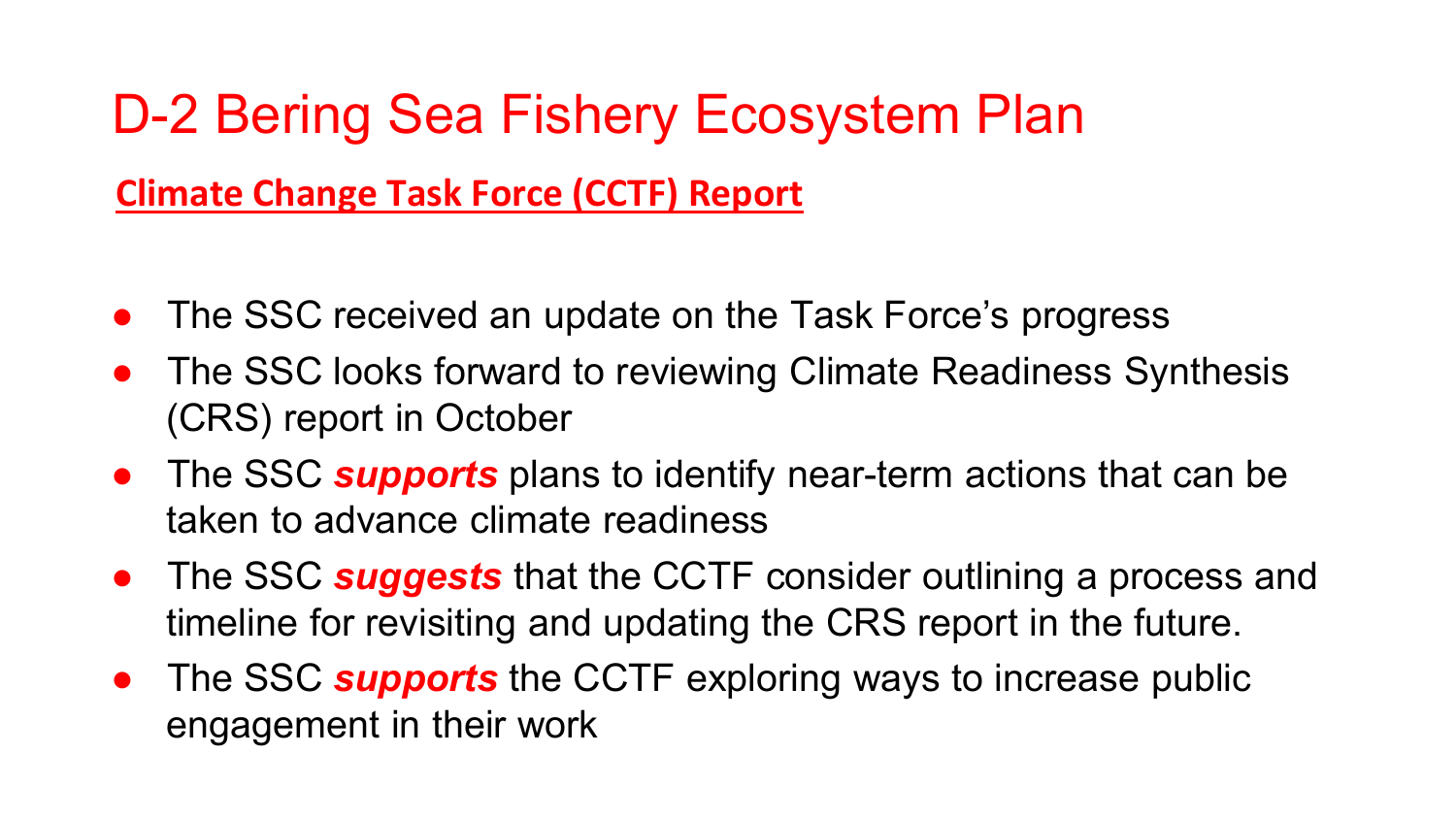#### **Local Knowledge, Traditional Knowledge, and Subsistence Taskforce (LKTKS) Report**

- The SSC received an update on Taskforce activities with a focus on the *Draft Protocol for Identifying, Analyzing, and Incorporating Local Knowledge, Traditional Knowledge, and Subsistence Information in the North Pacific* and the newly developed LKTKS search engine
- The SSC *finds* the draft protocol enlightening and helpful
- The SSC **encourages** further development of the protocol
- The SSC recognizes the value of the search engine and commends the efforts that went into its creation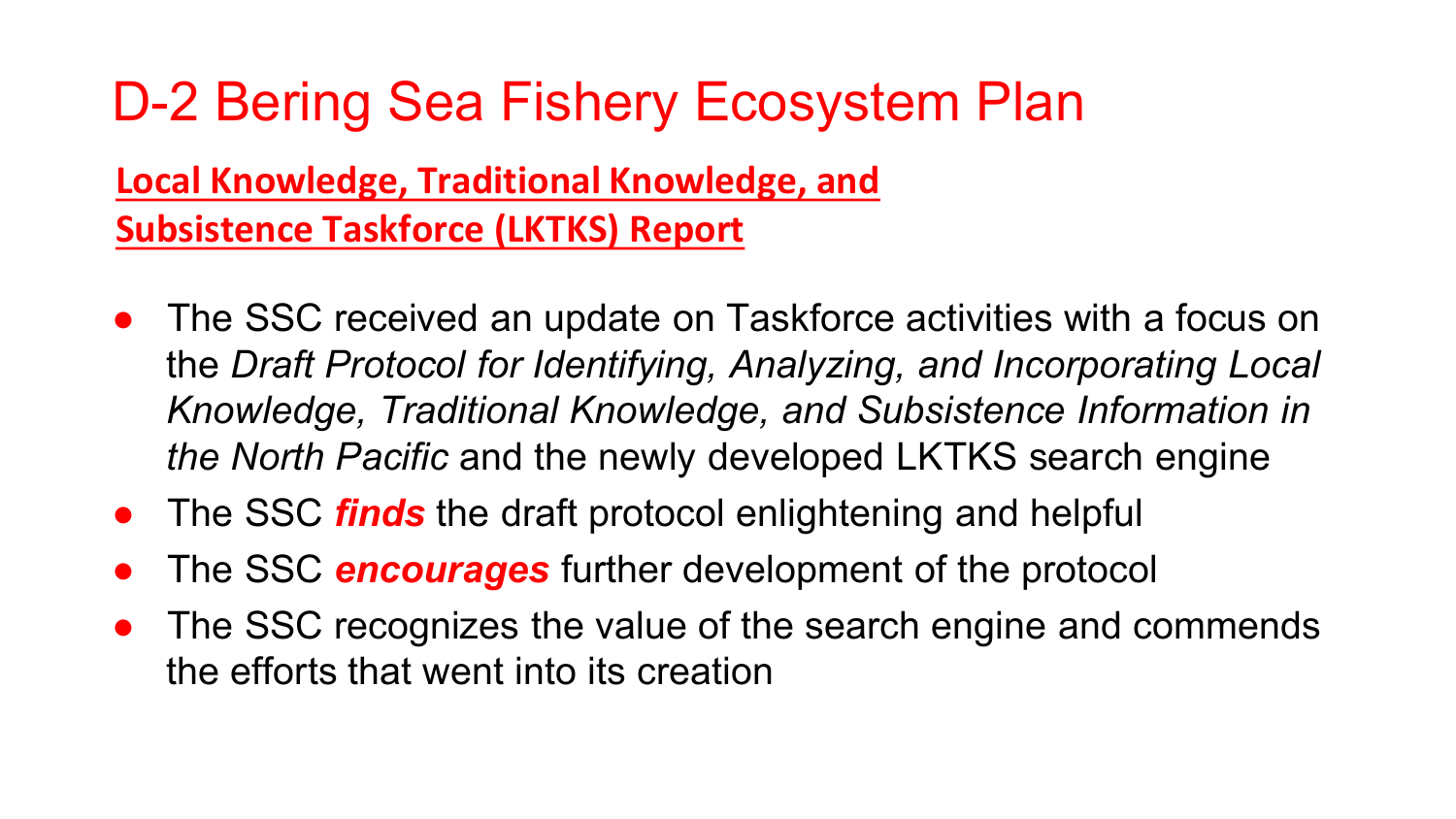#### **Local Knowledge, Traditional Knowledge, and Subsistence Task Force (LKTKS) Report**

- The SSC *recommends* early implementation of several of the practical steps outlined on p. 21 of the Draft Protocol. These include:
	- Council staff use of the LKTKS search engine for current and new analytic decision-informing products and
	- Modifying analytical templates used by Council staff for those same products where practicable
- Early use could provide timely feedback to protocol and search engine developers
- Early identification of potentially impacted Tribes and communities could make outreach and formal consultation (as relevant) more robust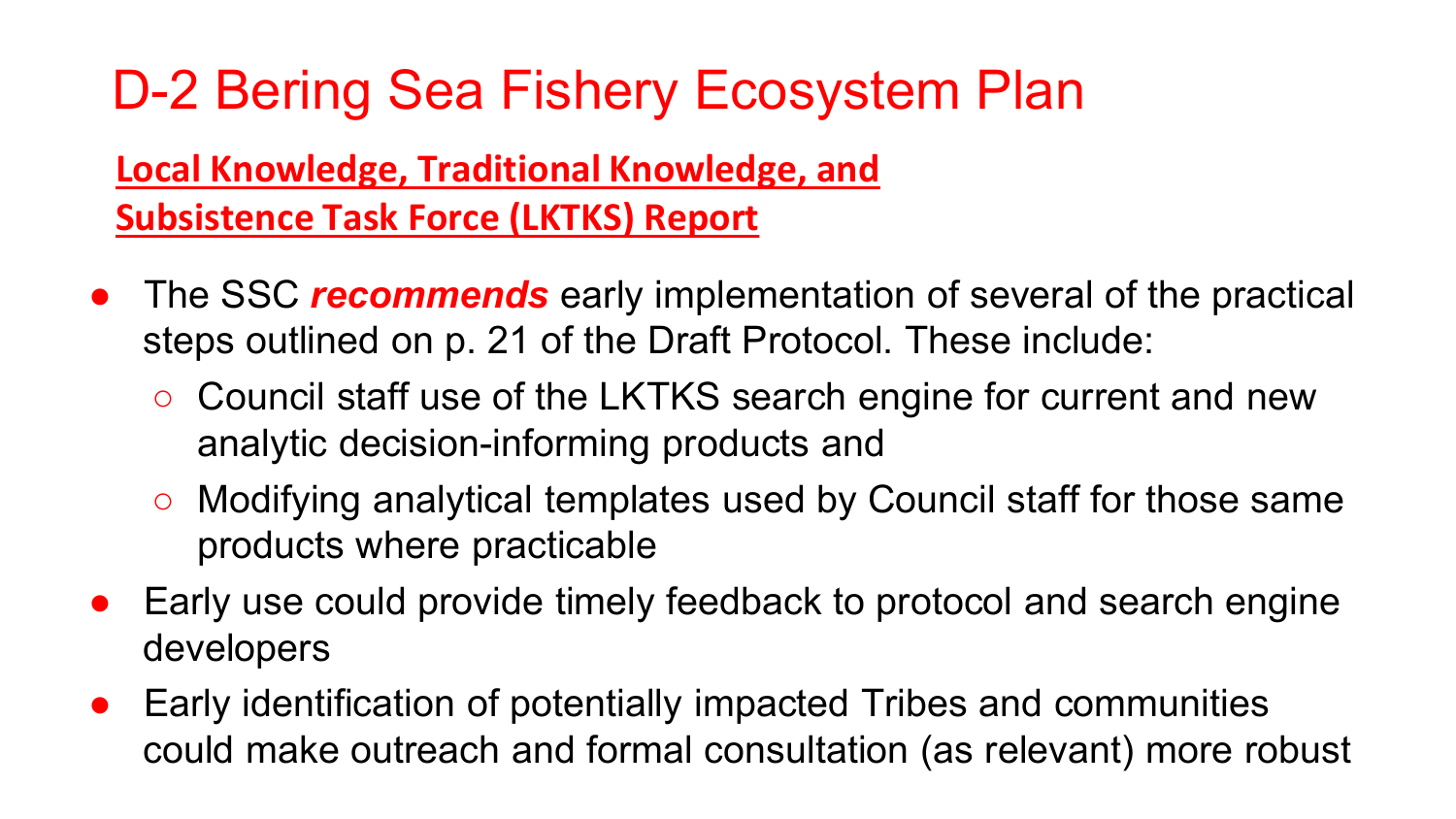## D-3 IPCC Update

- The SSC received a presentation on the IPCC 6th Assessment Report
	- Working Group I The Physical Science Basis
	- Working Group II Impacts, Adaptation, and Vulnerability
- The SSC inquired about what lessons from the IPCC process may be helpful as the SSC and NPFMC consider climate-adaptive strategies for the future. The report author highlighted:
	- Leveraging a multinational and cross-disciplinary approach, engaging expertise from multiple fields
	- Drawing upon examples and progress by other panarctic countries confronting similar challenges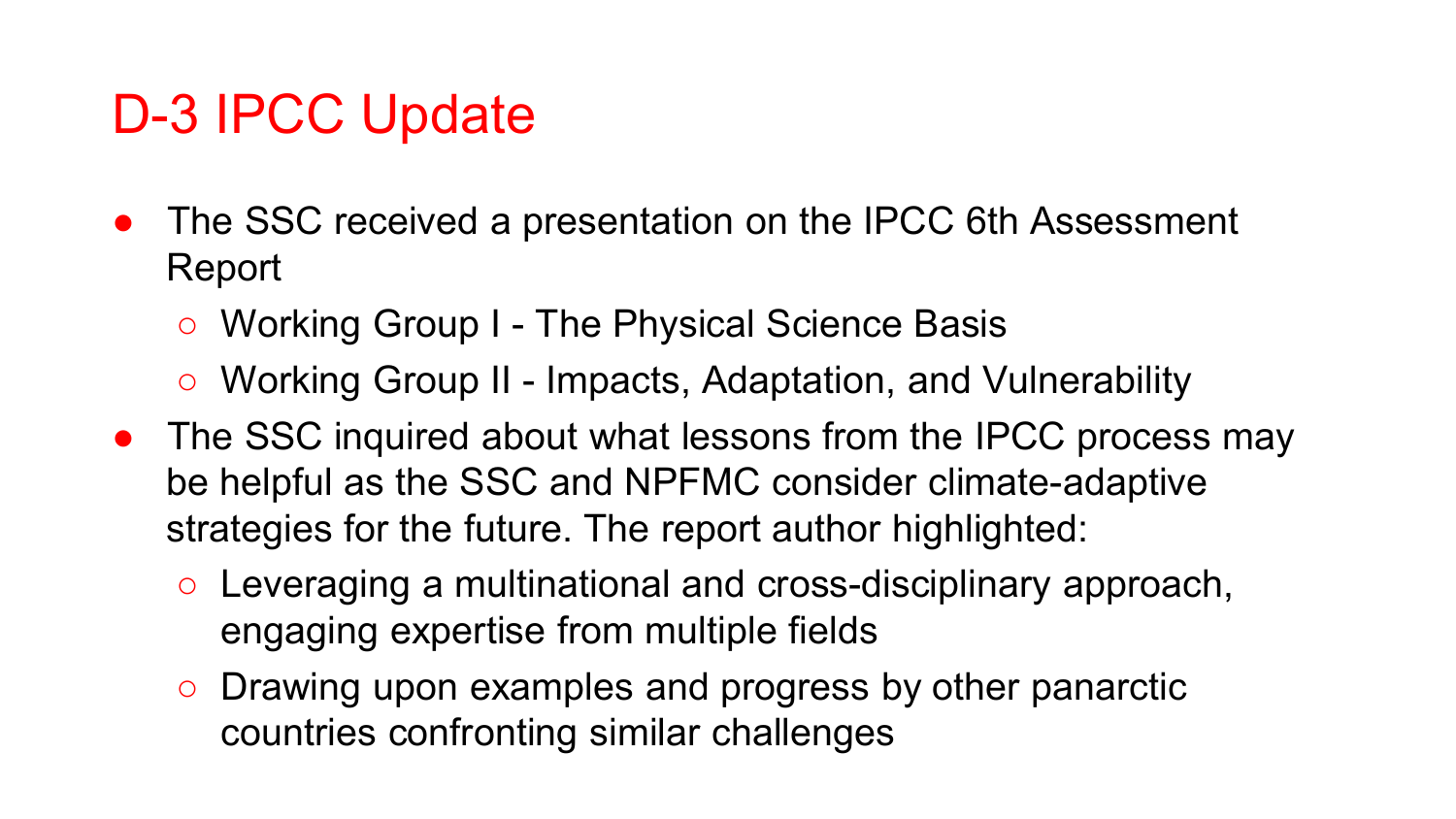## D-3 IPCC Update

- The SSC **suggests** that future presentations on climate readiness include:
	- Additional information on the global models used for predicting biomass changes in the Bering Sea and Arctic
	- Further discussion of what stocks are projected to be most impacted
- The SSC noted that the NPFMCs FMPs rely on the "prevailing" ecological and environmental conditions"
- In light of IPCC projections suggesting increased variability and dramatic change
	- The SSC *suggests* renewed discussion of more dynamic reference points and explicit planning for a future with lower predictability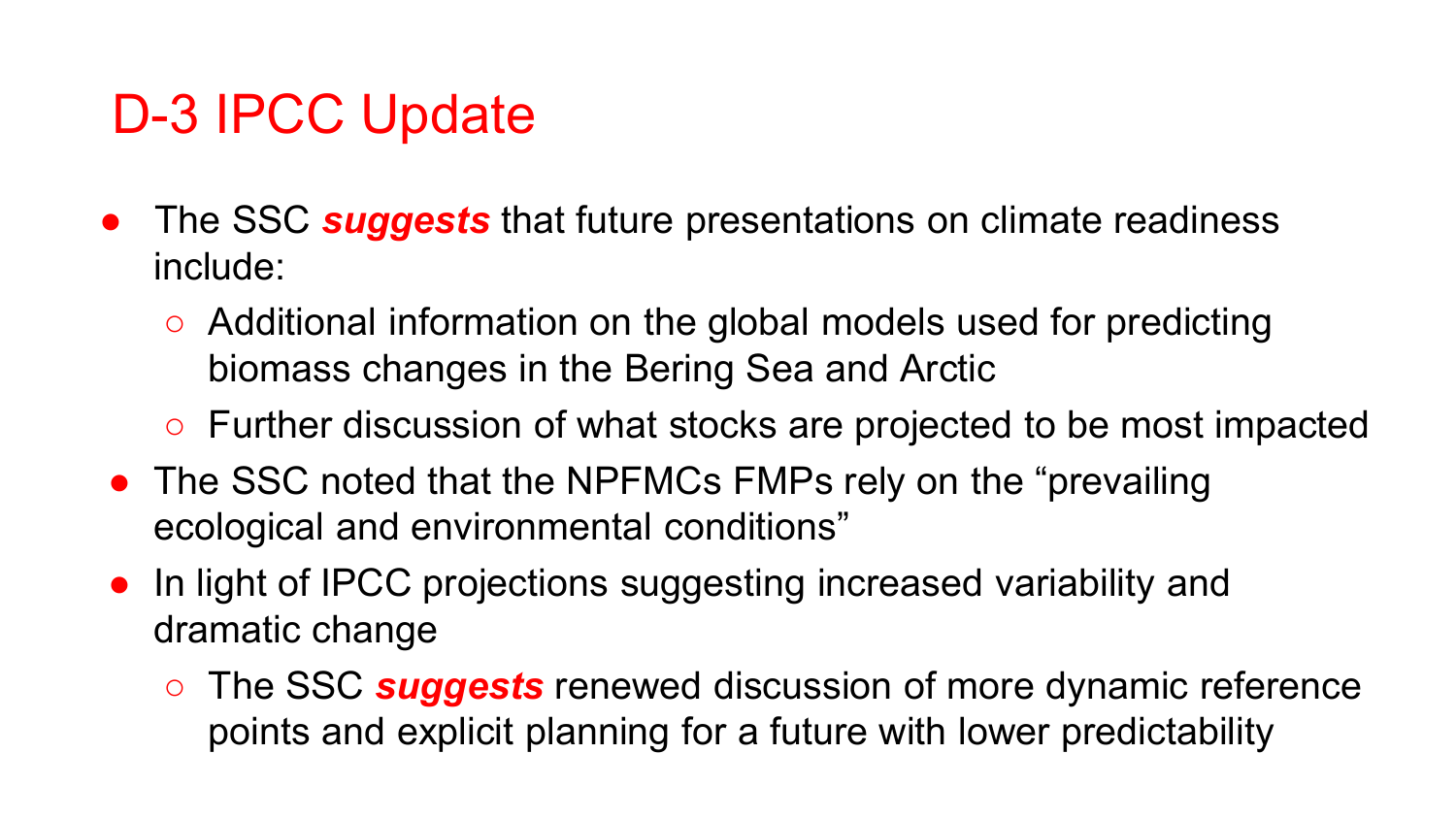# D-4 BSIA Regional Framework – Review and Recommendations

- The SSC reviewed the BSIA Regional Framework drafted by AFSC in response to a NOAA Fisheries BSIA Procedural Directive, which focuses on BSAI as applied to stock status determination and OFL / ABC setting
- The Regional Framework outlines timelines and actions for groundfish, crab and scallop assessment review and approval, while providing comments on procedures for salmon and Arctic fishery management
- The SSC *finds* that the Draft Regional Framework provides an adequate response to the BSIA Directive